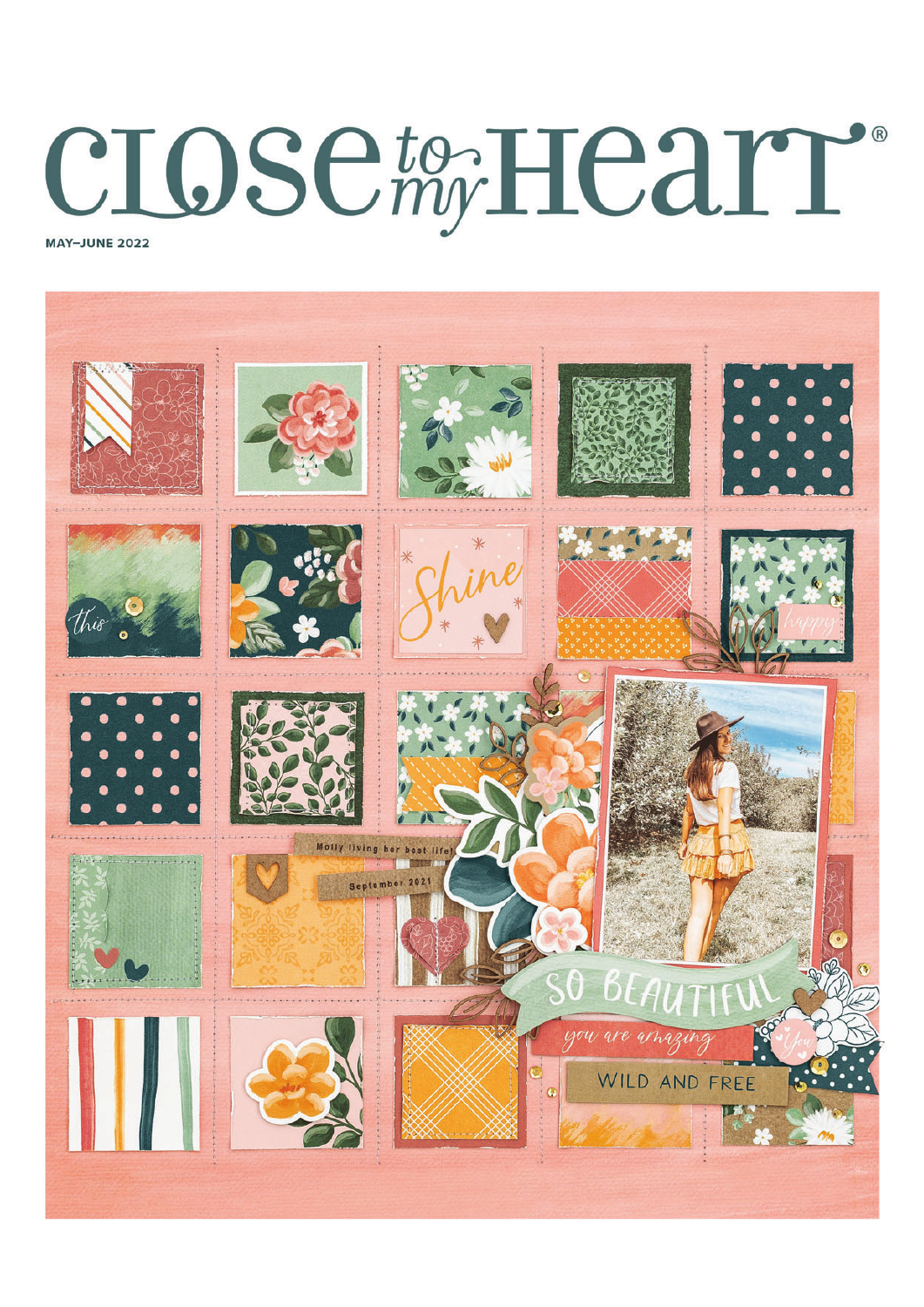This booklet was designed to work hand-in-hand with our beautiful new catalogue to help you make the most of all the inspiring artwork inside. The catalogue includes artwork samples representing everything from basic scrapbook layouts to party invitations, journals, and 3-D projects! There really is something for everyone.

As you browse the catalogue and find specific scrapbook pages, card designs, or 3-D projects you'd like to make, turn to this booklet for an all-inclusive recipe. We've included detailed lists of all the papers, stamps, inks, and accessories you'll need to successfully re-create any of our cataloque projects at home!

# HOW TO USE THIS BOOKLET:

- 1. Browse the cataloque for particular layout designs, colour schemes, or accessories you'd like to emulate or reproduce in your own projects.
- 2. Once you've selected a project or technique you'd like to re-create, make a note of the cataloque page number where the artwork appears.
- 3. Recipes are listed by catalogue page number. Find the corresponding page number, and then scan through the artwork titles for a name that matches your project. Use the recipe included in this booklet to determine all the materials you'll need.

# OUR MISSION:

We show you how to celebrate relationships through discovering your creativity, to preserve and share the moments that matter most.

# May–June 2022

All Cricut® shapes were created using Cricut Design Space™ and Cricut Explore™. If using another machine, use Real Dial Size setting for best results.

## **COVER**

12"x 12" So Beautiful Page CC5224 My Acrylix® Hope & Kindness Stamp Set CC5221 Hope & Kindness Paper Packet + Sticker Sheet CC5223 Hope & Kindness Coordinating Cardstock X6036 Ballerina Cardstock X6055 Desert Rose Cardstock X6063 Papaya Cardstock 1385 White Daisy Cardstock Z6533 Harbour Exclusive Inks™ Stamp Pad X7280S Fresh Paint Paper Packet + CC5227 Hope & Kindness Die-cuts Z4235 Gold Loose Sequins Z2089 Glue Dots® Micro Dots Z2060 Thin 3-D Foam Tape Cricut® Basic Shapes Sewing Machine

Cricut® Shape: *Basic Shapes #M2AAB3D56*

#### **PAGE 4**

12" x 12" Here and Now Page

Z4449 Fresh Paint—Scrapbooking Stamp + Thin Cuts X7280S Fresh Paint Paper Packet + Sticker Sheet X7280C Fresh Paint Coordinating Cardstock Z6528 Capri Exclusive Inks™ Stamp Pad Z6510 Nectarine Exclusive Inks™ Stamp Pad Z4189 Intense Black Exclusive Inks™ Stamp Pad Z891 VersaMark™ Ink Pad Z2068 White Super Fine Embossing Powder Z5010 White Gloss Spray Z3515 Black Journalling Pen (.01) Z1513 White Gel Pens X7280E Fresh Paint Acrylic Shapes Z4304 Silver Loose Sequins

Z4220 Anti-static Pouch Z2089 Glue Dots® Micro Dots Z1151 3-D Foam Tape Z2060 Thin 3-D Foam Tape Z5038 Die-cutting & Embossing Machine Heat Tool

## **PAGE 5**

# 4¼" x 5½" Party Card (Vertical)

Z4450 Fresh Paint—Cardmaking Stamp Set + Thin Cuts Sticker Sheet X6038 Candy Apple Cardstock 1385 White Daisy Cardstock Z6517 Lemonade Exclusive Inks™ Stamp Pad Z4189 Intense Black Exclusive Inks™ Stamp Pad Z2517 Burnt Orange TriBlend™ Marker Z2485 Citrus TriBlend™ Marker Z2518 Coral Shades TriBlend™ Marker Z2488 Green Turquoise TriBlend™ Marker Z2490 Ice Blue TriBlend™ Marker Z2485 Light Green TriBlend™ Marker Z2480 Orange TriBlend™ Marker Z2477 Tan TriBlend™ Marker Z2491 True Blue TriBlend™ Marker Z2900 Silver Star Confetti Z2089 Glue Dots® Micro Dots Z2060 Thin 3-D Foam Tape Z5038 Die-cutting & Embossing Machine

#### **PAGE 8** 4¼" x 5½" Party like It's 1999 Card (Vertical)

Z4450 Fresh Paint—Cardmaking Stamp + Thin Cuts X7280B Fresh Paint Paper Packet X6047 Black Cardstock X6038 Candy Apple Cardstock X6040 Clover Cardstock X6050 Flamingo Cardstock 1385 White Daisy Cardstock

Z4189 Intense Black Exclusive Inks™ Stamp Pad

Z891 VersaMark™ Ink Pad Z2517 Burnt Orange TriBlend™ Marker Z2482 Citrus TriBlend™ Marker Z2518 Coral Shades TriBlend™ Marker Z2490 Ice Blue TriBlend™ Marker Z2485 Light Green TriBlend™ Marker Z2496 Pale Pink TriBlend™ Marker Z2068 White Super Fine Embossing Powder X7280E Fresh Paint Acrylic Shapes Z4220 Anti-static Pouch Z1151 3-D Foam Tape Z2089 Glue Dots® Micro Dots Z5038 Die-cutting & Embossing Machine Heat Tool

#### 4¼" x 5½" We're Having a Party Card (Horizontal)

Z4450 Fresh Paint—Cardmaking Stamp + Thin Cuts X7280S Fresh Paint Paper Packet + Sticker Sheet X6047 Black Cardstock X6038 Candy Apple Cardstock 1385 White Daisy Cardstock Z6509 Candy Apple Exclusive Inks™ Stamp Pad Z4189 Intense Black Exclusive Inks™ Stamp Pad Z2517 Burnt Orange TriBlend™ Marker Z2482 Citrus TriBlend™ Marker Z2518 Coral Shades TriBlend™ Marker Z2478 Earth Brown TriBlend™ Marker X7280E Fresh Paint Acrylic Shapes Z2089 Glue Dots® Micro Dots Z2060 Thin 3-D Foam Tape

## **PAGE 9**

12" x 12" Every Day Awesome Layout Z4449 Fresh Paint—Scrapbooking Stamp + Thin Cuts

X7280S Fresh Paint Paper Packet + Sticker Sheet

Z6508 Bluebird Exclusive Inks™ Stamp Pad Z6509 Candy Apple Exclusive Inks™ Stamp Pad Z6528 Capri Exclusive Inks™ Stamp Pad Z6507 Clover Exclusive Inks™ Stamp Pad Z6520 Flamingo Exclusive Inks™ Stamp Pad Z6517 Lemonade Exclusive Inks™ Stamp Pad Z6510 Nectarine Exclusive Inks™ Stamp Pad Z4189 Intense Black Exclusive Inks™ Stamp Pad Z4191 Silver Glitter Gems Z2060 Thin 3-D Foam Tape Z5038 Die-cutting & Embossing Machine

1385 White Daisy Cardstock

# **PAGE 14**

12" x 12" Here's the Scoop Page X7281S Tutti Frutti Paper Packet + Sticker Sheet X7281C Tutti Frutti Coordinating Cardstock Z3132 Watercolour Paints X7281E Tutti Frutti Mini Shapes Z3274 Clear Sparkles Z3801 Flamingo Shimmer Trim Z4213 Silver Embellishing Thread Z4309 Circle Shaker Window Thin Cuts Z4310 Circle Shaker Window Foam + Acetate Z3224 Small Round Waterbrush Z341 Glue Dots® Mini Dots Z1151 3-D Foam Tape Z5038 Die-cutting & Embossing Machine

# **PAGE15**

#### 4¼" x 5½" Happy Birthday Card (Vertical)

C1937 My Acrylix® Tutti Frutti—Cardmaking Stamp Set X7281S Tutti Frutti Paper Packet + Sticker Sheet X6050 Flamingo Cardstock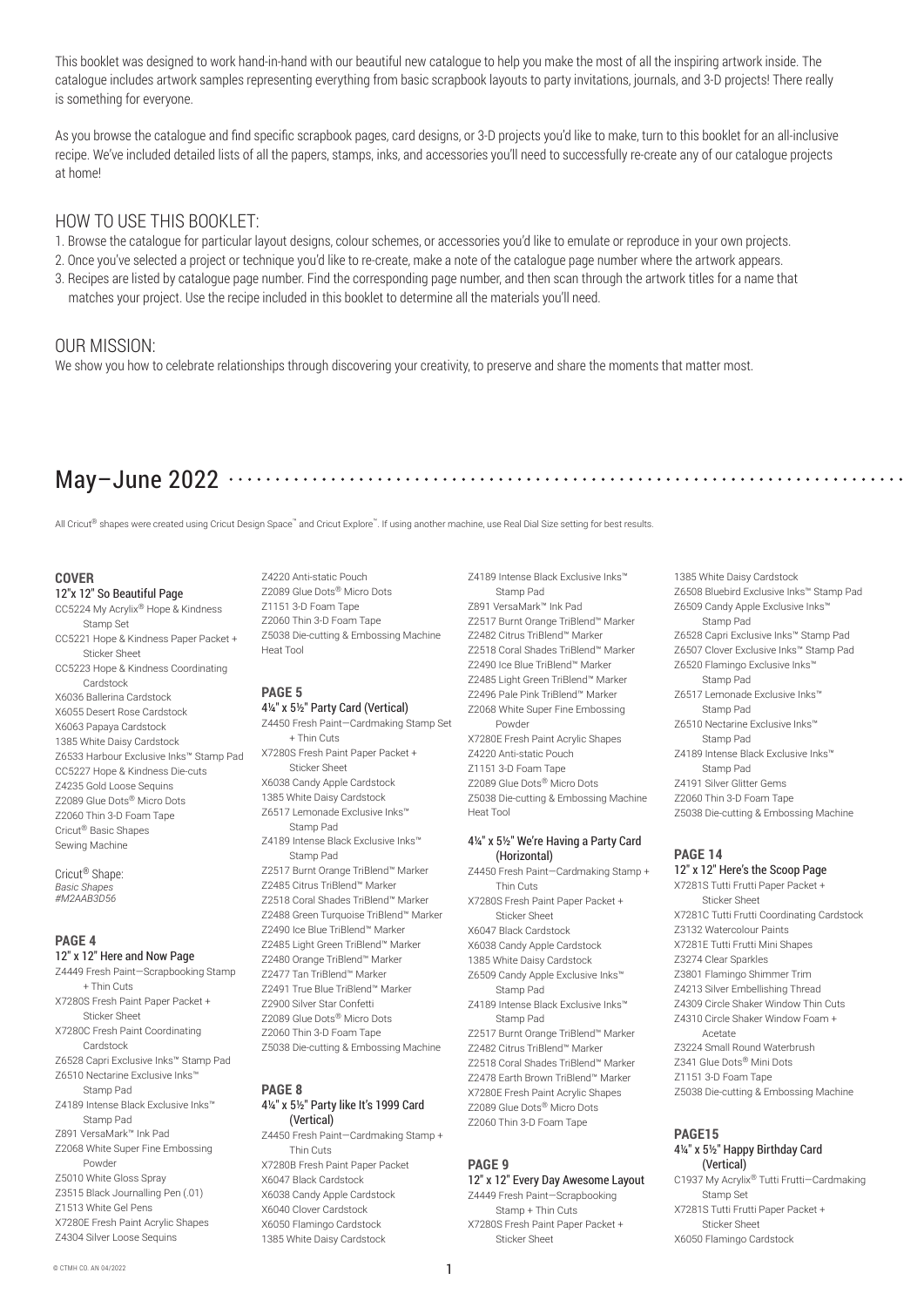1385 White Daisy Cardstock Z6520 Flamingo Exclusive Inks™ Stamp Pad Z6524 Grape Exclusive Inks™ Stamp Pad Z3274 Clear Sparkles Z3801 Flamingo Shimmer Trim Z3943 Circles Thin Cuts Z1151 3-D Foam Tape Z5038 Die-cutting & Embossing Machine

#### **PAGE 18** 4¼" x 5½" Happy Birthday Card (Vertical)

Z4440 Tutti Frutti—Cardmaking Stamp + Thin Cuts X7281B Tutti Frutti Paper Packet X6057 Capri Cardstock X6050 Flamingo Cardstock X6035 Lemonade Cardstock X6043 Nectarine Cardstock 1385 White Daisy Cardstock Z6528 Capri Exclusive Inks™ Stamp Pad Z6520 Flamingo Exclusive Inks™ Stamp Pad Z6510 Nectarine Exclusive Inks™ Stamp Pad Z3271 Archival Black Exclusive Inks™ Stamp Pad Z4288 Capri Shimmer Brush Z3814 Flamingo Shimmer Brush Z3817 Sundance Shimmer Brush Z1513 White Gel Pens Z1263 Bitty Sparkles Z2060 Thin 3-D Foam Tape

#### 4¼" x 5½" Congratulations Card (Horizontal)

Z5038 Die-cutting & Embossing Machine

Z4440 Tutti Frutti—Cardmaking Stamp + Thin Cuts X7281B Tutti Frutti Paper Packet X6043 Nectarine Cardstock 1385 White Daisy Cardstock Z6510 Nectarine Exclusive Inks™ Stamp Pad Z3271 Archival Black Exclusive Inks™ Stamp Pad Z2517 Burnt Orange TriBlend™ Marker Z2482 Citrus TriBlend™ Marker Z1263 Bitty Sparkles Z3803 Lemonade Shimmer Trim Z3886 Mini Ink Blending Tool Z1151 3-D Foam Tape Z5038 Die-cutting & Embossing Machine

# **PAGE 19**

12" x 12" Hello Summer Layout

Z4439 Tutti Frutti—Scrapbooking Stamp + Thin Cuts X7281S Tutti Frutti Paper Packet + Sticker Sheet X6050 Flamingo Cardstock X6054 Grape Cardstock X6035 Lemonade Cardstock 1385 White Daisy Cardstock Z6528 Capri Exclusive Inks™ Stamp Pad Z6520 Flamingo Exclusive Inks™ Stamp Pad Z6524 Grape Exclusive Inks™ Stamp Pad Z6517 Lemonade Exclusive Inks™ Stamp Pad Z6503 Mint Exclusive Inks™ Stamp Pad Z2828 Toffee Exclusive Inks™ Stamp Pad Z4189 Intense Black Exclusive Inks™ Stamp Pad

Z2524 Aqua Blue TriBlend™ Marker Z2518 Coral Shades TriBlend™ Marker Z2488 Green Turquoise TriBlend™ Marker Z2490 Ice Blue TriBlend™ Marker Z2487 Jade Green TriBlend™ Marker Z2530 Pale Pink Shades TriBlend™ Marker Z3515 Black Journalling Pen (.01) X7281E Tutti Frutti Mini Shapes Z3801 Flamingo Shimmer Trim Z3943 Circles Thin Cuts Z341 Glue Dots® Mini Dots Z1151 3-D Foam Tape Z5038 Die-cutting & Embossing Machine

# **PAGE 24**

12" x 12" Here and Now Page X7280S Fresh Paint Paper Packet + Sticker Sheet X7281S Tutti Frutti Paper Packet + Sticker Sheet X9040 Mix-in Paper Packet X6047 Black Cardstock X6045 Sage Cardstock 1385 White Daisy Cardstock Z3516 Black Journalling Pen (.03) Z5025 Wild Berry Flower Sequins Z3274 Clear Sparkles Z1263 Bitty Sparkles Z2060 Thin 3-D Foam Tape Z1151 3-D Foam Tape Z3732 Cricut® Stitched Together Collection

Cricut® Shape: *Stitched Together #M146938AB*

# **PAGE 26**

3" It's Your Birthday Shaker Window Z4448 Birthday Number Stamp + Thin Cuts X9040 Mix-in Paper Packet X6042 Mint Cardstock X5968 Lagoon Cardstock 1385 White Daisy Cardstock Z2895 Lagoon Exclusive Inks™ Stamp Pad Z2812 Raspberry Exclusive Inks™ Stamp Pad Z4189 Intense Black Exclusive Inks™ Stamp Pad Z2524 Aqua Blue TriBlend™ Marker Z2489 Blue Turquoise TriBlend™ Marker Z2483 Light Yellow TriBlend™ Marker Z2532 Magenta TriBlend™ Marker Z3784 Bright Bitty Beads Z5026 Clear Loose Gems Z5030 Lagoon Loose Gems Z4309 Circle Shaker Window Thin Cuts Z4259 Stitched Square Frames Thin Cuts Z4310 Circle Shaker Window Foam + Acetate Z5038 Die-cutting & Embossing Machine 3½" Lemonade Sippin' Embellishment

# Z4446 Front Porch Sippin' Stamp +

Thin Cuts X9040 Mix-in Paper Packet X6053 Avocado Cardstock X6043 Nectarine Cardstock 1385 White Daisy Cardstock Z6523 Avocado Exclusive Inks™ Stamp Pad Z2841 Glacier Exclusive Inks™ Stamp Pad Z4189 Intense Black Exclusive Inks™ Stamp Pad Z3563 Diamond Stickles™ Glitter Glue Z1503 Olive Green LePen Z3630 Watercolour Pencils

Z3312 Gold Glitter Gems Z3224 Small Round Waterbrush Z1151 3-D Foam Tape Z5038 Die-cutting & Embossing Machine

#### 2¼" Party Tag

Z4450 Fresh Paint—Cardmaking Stamp + Thin Cuts X6053 Avocado Cardstock 1385 White Daisy Cardstock Z6517 Lemonade Exclusive Inks™ Stamp Pad Z6510 Nectarine Exclusive Inks™ Stamp Pad Z3271 Archival Black Exclusive Inks™ Stamp Pad Z2524 Aqua Blue TriBlend™ Marker Z2481 Coral TriBlend™ Marker Z2497 Dark Red TriBlend™ Marker Z2479 Gold Brown TriBlend™ Marker Z2483 Light Yellow TriBlend™ Marker Z3559 Waterfall Stickles™ Glitter Glue Z1503 Olive Green LePen™ Z1263 Bitty Sparkles Z4054 Gold Embellishing Thread Z3886 Mini Ink Blending Tool Z5038 Die-cutting & Embossing Machine

## 3" My Bike Embellishment

Z4445 BMX Life Stamp + Thin Cuts B1799 My Acrylix® Brush Strokes Stamp Set X9040 Mix-in Paper Packet X6053 Avocado Cardstock X6043 Nectarine Cardstock Z2895 Lagoon Exclusive Inks™ Stamp Pad Z6510 Nectarine Exclusive Inks™ Stamp Pad Z4189 Intense Black Exclusive Inks™ Stamp Pad Z4235 Gold Loose Sequins Z6015 Wood Stars Z3943 Circles Thin Cuts Z4437 Postage Frames Thin Cuts Z2089 Glue Dots® Micro Dots Z5038 Die-cutting & Embossing Machine

# 3½" Thank You Tag

Z4446 Front Porch Sippin' Stamp + Thin Cuts X7280S Fresh Paint Paper Packet + Sticker Sheet X6062 Harbour Cardstock X5968 Lagoon Cardstock X6042 Mint Cardstock X6043 Nectarine Cardstock 1385 White Daisy Cardstock Z6504 Sage Exclusive Inks™ Stamp Pad Z891 VersaMark™ Ink Pad Z2068 White Embossing Powder Z1985 Gold Shimmer Trim Z4436 Decorative Texture Background Thin Cuts Z3943 Circles Thin Cuts Z4220 Anti-static Pouch Z2060 Thin 3-D Foam Tape Z5038 Die-cutting & Embossing Machine Heat Tool

## 3½" Sweet Popsicle Embellishment

Z4439 Tutti Frutti—Scrapbooking Stamp + Thin Cuts Z4446 Front Porch Sippin' Stamp + Thin Cuts X7280S Fresh Paint Paper Packet + Sticker Sheet X6053 Avocado Cardstock

X6042 Mint Cardstock X6043 Nectarine Cardstock X5974 Raspberry Cardstock 1385 White Daisy Cardstock Z6517 Lemonade Exclusive Inks™ Stamp Pad Z6510 Nectarine Exclusive Inks™ Stamp Pad Z2828 Toffee Exclusive Inks™ Stamp Pad Z3271 Archival Black Exclusive Inks™ Stamp Pad Z1263 Bitty Sparkles Z3943 Circles Thin Cuts Z2060 Thin 3-D Foam Tape Z5038 Die-cutting & Embossing Machine Corner Rounder

#### 4¼" A Handful of Shells Embellishment

Z4443 Beach Days Treasures Stamp + Thin Cuts X9040 Mix-in Paper Packet X5968 Lagoon Cardstock 1385 White Daisy Cardstock Z2828 Toffee Exclusive Inks™ Stamp Pad Z4189 Intense Black Exclusive Inks™ Stamp Pad Z3837 Pumice Stone Distress Oxide™ Ink Pad Z3829 Spiced Marmalade Distress Oxide™ Ink Pad Z3560 Golden Rod Stickles™ Glitter Glue Z3630 Watercolour Pencils Z4054 Gold Embellishing Thread Z4260 Stitched Rectangle Frames Thin Cuts Z3943 Circles Thin Cuts Z3726 Tabs & Tags Thin Cuts Z3886 Mini Ink Blending Tool Z2089 Glue Dots® Micro Dots Z5038 Die-cutting & Embossing Machine

#### 5" Summer Greetings Embellishment

Z4444 Summer Greetings Stamp + Thin Cuts Z4447 Palm Fronds Stamp + Thin Cuts X9040 Mix-in Paper Packet X6053 Avocado Cardstock X5968 Lagoon Cardstock X6042 Mint Cardstock X6059 Shortbread Cardstock X6051 Sundance Cardstock 1385 White Daisy Cardstock Z6523 Avocado Exclusive Inks™ Stamp Pad Z2835 New England Ivy Exclusive Inks™ Stamp Pad Z2812 Raspberry Exclusive Inks™ Stamp Pad Z2828 Toffee Exclusive Inks™ Stamp Pad Z4189 Intense Black Exclusive Inks™ Stamp Pad Z3833 Peacock Feathers Distress Oxide™ Ink Pad Z3829 Spiced Marmalade Distress™ Oxide Ink Pad Z2524 Aqua Blue TriBlend™ Marker Z4235 Gold Loose Sequins Z2089 Glue Dots® Micro Dots Z2060 Thin 3-D Foam Tape Z5038 Die-cutting & Embossing Machine Cricut® Basic Shapes

Cricut® Shape: *Basic Shapes #M32AAB3EFD*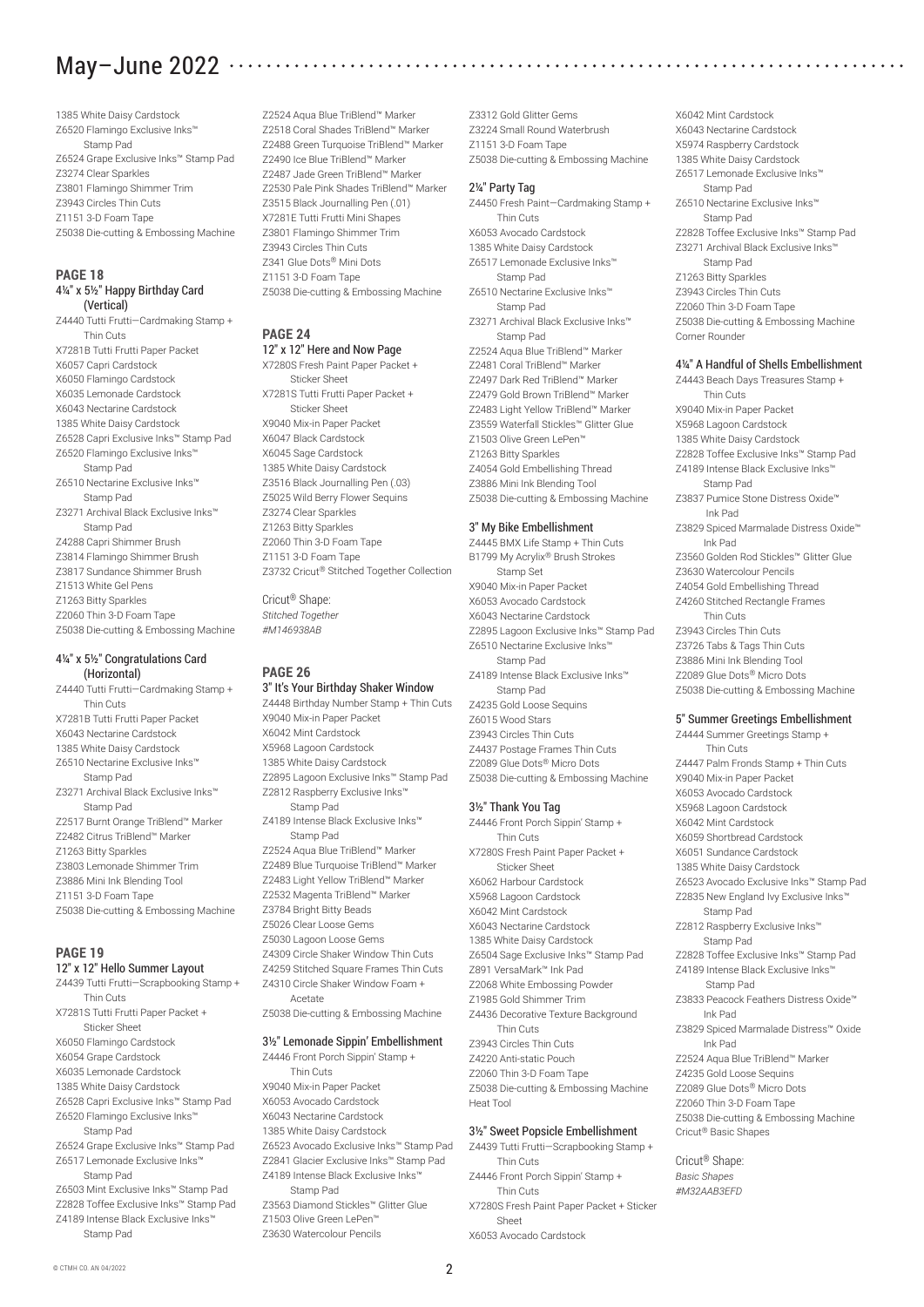**PAGE 27** 6" x 8" More Sunshine Layout with Pocket Scrapbooking Z4446 Front Porch Sippin' Stamp + Thin Cuts X9040 Mix-in Paper Packet X6053 Avocado Cardstock X6062 Harbour Cardstock X6035 Lemonade Cardstock X6045 Sage Cardstock 1385 White Daisy Cardstock Z6533 Harbour Exclusive Inks™ Stamp Pad Z6517 Lemonade Exclusive Inks™ Stamp Pad Z6513 Nectarine Exclusive Inks™ Stamp Pad Z4189 Intense Black Exclusive Inks™ Stamp Pad Z2524 Aqua Blue TriBlend™ Marker Z2482 Citrus TriBlend™ Marker Z2483 Light Yellow TriBlend™ Marker Z3515 Black Journalling Pen (.01) Z2060 Thin 3-D Foam Tape Z3191 6" x 8" Memory Protectors™ Design 2 Z5038 Die-cutting & Embossing Machine

#### **PAGE 29**

3½" x 8½" Thank You Card (Horizontal) Z4447 Palm Fronds Stamp + Thin Cuts B1799 My Acrylix® Brush Strokes Stamp  $\mathcal{L}_{\mathsf{C}}$ X9040 Mix-in Paper Packet X6046 French Vanilla Cardstock X6062 Harbour Cardstock X6051 Sundance Cardstock Z6523 Avocado Exclusive Inks™ Stamp Pad Z6533 Harbour Exclusive Inks™ Stamp Pad Z2835 New England Ivy Exclusive Inks™ Stamp Pad Z6504 Sage Exclusive Inks™ Stamp Pad Z891 VersaMark™ Ink Pad Z2068 White Super Fine Embossing Powder Z6025 White Acrylic Flowers Z4235 Gold Loose Sequins Z4324 Layered Flowers Thin Cuts Z4220 Anti-static Pouch Z2089 Glue Dots® Micro Dots Z1151 3-D Foam Tape Z5038 Die-cutting & Embossing Machine

Sewing Machine Heat Tool

#### 4¼" x 5½" Happy Birthday Card (Vertical)

Z4447 Palm Fronds Stamp + Thin Cuts B1799 My Acrylix® Brush Strokes Stamp Set X6046 French Vanilla Cardstock X6062 Harbour Cardstock X6058 Rosemary Cardstock X6045 Sage Cardstock X6051 Sundance Cardstock 1385 White Daisy Cardstock Z6523 Avocado Exclusive Inks™ Stamp Pad Z6533 Harbour Exclusive Inks™ Stamp Pad Z6503 Mint Exclusive Inks™ Stamp Pad Z6504 Sage Exclusive Inks™ Stamp Pad Z6529 Rosemary Exclusive Inks™ Stamp Pad Z6025 White Acrylic Flowers Z4235 Gold Loose Sequins Z4324 Layered Flowers Thin Cuts Z2089 Glue Dots® Micro Dots

Z2060 Thin 3-D Foam Tape Z5038 Die-cutting & Embossing Machine Sewing Machine

#### 4¼"x 5½" Miss You Card (Vertical)

Z4447 Palm Fronds Stamp + Thin Cuts B1799 My Acrylix® Brush Strokes Stamp Set X9040 Mix-in Paper Packet X6053 Avocado Cardstock X6046 French Vanilla Cardstock X6062 Harbour Cardstock 1385 White Daisy Cardstock Z6523 Avocado Exclusive Inks™ Stamp Pad Z6533 Harbour Exclusive Inks™ Stamp Pad Z6503 Mint Exclusive Inks™ Stamp Pad Z2835 New England Ivy Exclusive Inks™ Stamp Pad Z3515 Black Journalling Pen (.01) Z4235 Gold Loose Sequins Z4054 Gold Embellishing Thread Z4436 Decorative Texture Background Thin Cuts Z2089 Glue Dots® Micro Dots Z2060 Thin 3-D Foam Tape Z5038 Die-cutting & Embossing Machine 1¼" Circle Hole Punch

#### 12" x 12" Tahiti Page

Z4447 Palm Fronds Stamp + Thin Cuts B1799 My Acrylix® Brush Strokes Stamp Set X9040 Mix-in Paper Packet X6053 Avocado Cardstock X6046 French Vanilla Cardstock X6062 Harbour Cardstock X5959 New England Ivy Cardstock X6051 Sundance Cardstock Z6523 Avocado Exclusive Inks™ Stamp Pad Z6533 Harbour Exclusive Inks™ Stamp Pad Z6503 Mint Exclusive Inks™ Stamp Pad Z2835 New England Ivy Exclusive Inks™ Stamp Pad Z6504 Sage Exclusive Inks™ Stamp Pad Z3515 Black Journalling Pen (.01) Z6025 White Acrylic Flowers Z4235 Gold Loose Sequins Z4334 Slim Alphabet Thin Cuts Z2089 Glue Dots® Micro Dots Z2060 Thin 3-D Foam Tape Z5038 Die-cutting & Embossing Machine

# **PAGE 30**

## 4¼" x 5½" Wishing You a Great Day Card (Horizontal)

Z4444 Summer Greetings Stamp + Thin Cuts X7281B Tutti Frutti Paper Packet X6057 Capri Cardstock X6055 Desert Rose Cardstock X6059 Shortbread Cardstock X6051 Sundance Cardstock 1385 White Daisy Cardstock Z6525 Desert Rose Exclusive Inks™ Stamp Pad Z2848 Sapphire Exclusive Inks™ Stamp Pad Z6521 Sundance Exclusive Inks™ Stamp Pad Z4189 Intense Black Exclusive Inks™ Stamp Pad Z2475 Brown Grey TriBlend™ Marker Z2481 Coral TriBlend™ Marker Z2478 Earth Brown TriBlend™ Marker Z2490 Ice Blue TriBlend™ Marker Z3789 Hibiscus Stickles™ Glitter Glue Z3787 Platinum Stickles™ Glitter Glue

Z3132 Watercolour Paints Z3224 Small Round Waterbrush Z5038 Die-cutting & Embossing Machine

#### 4¼" x 5½" Take Time… Card (Vertical)

Z4444 Summer Greetings Stamp + Thin Cuts

X7281B Tutti Frutti Paper Packet X5957 Sapphire Cardstock 1385 White Daisy Cardstock Z3885 Distress Watercolour Cardstock Z6523 Avocado Exclusive Inks™ Stamp Pad Z2848 Sapphire Exclusive Inks™ Stamp Pad Z2828 Toffee Exclusive Inks™ Stamp Pad Z3557 Cool Mint Stickles™ Glitter Glue Z3132 Watercolour Paints Z4054 Gold Embellishing Thread Z6012 Wood Hearts Z3224 Small Round Waterbrush Z2089 Glue Dots® Micro Dots Z2060 Thin 3-D Foam Tape Z5038 Die-cutting & Embossing Machine

#### 8½" x 11" Beach Day Layout

Z4443 Beach Day Treasures Stamp + Thin Cuts X7281B Tutti Frutti Paper Packet X8031 Textures Paper Packet X6062 Harbour Cardstock X6063 Papaya Cardstock X6059 Shortbread Cardstock 1385 White Daisy Cardstock Z6533 Harbour Exclusive Inks™ Stamp Pad Z2825 Mink Exclusive Inks™ Stamp Pad Z6534 Papaya Exclusive Inks™ Stamp Pad Z2828 Toffee Exclusive Inks™ Stamp Pad Z2523 Blue Turquoise Shades TriBlend™ Marker Z1513 White Gel Pens Z3630 Watercolour Pencils Z3132 Watercolour Paints Z1263 Bitty Sparkles Z6012 Wood Hearts Z4054 Gold Embellishing Thread Z3224 Small Round Waterbrush Z2089 Glue Dots® Micro Dots Z2060 Thin 3-D Foam Tape Z5038 Die-cutting & Embossing Machine

## **PAGE 32**

#### 4¼" x 5½" Happy 6th Birthday Card (Horizontal)

Z4448 Birthday Numbers Stamp + Thin Cuts X9040 Mix-in Paper Packet X6057 Capri Cardstock X6044 Peach Cardstock 1385 White Daisy Cardstock X6032 Wisteria Cardstock Z3239 Silver Glitter Paper Z6514 Wisteria Exclusive Inks™ Stamp Pad Z4189 Intense Black Exclusive Inks™ Stamp Pad Z4288 Capri Shimmer Brush Z4225 Mint Shimmer Brush Z3661 Peach Shimmer Brush Z3132 Watercolour Paints Z4191 Silver Glitter Gems Z4304 Silver Loose Sequins Z2900 Silver Star Confetti Z4309 Circle Shaker Window Thin Cuts Z4310 Circle Shaker Window Foam + Acetate Z3224 Small Round Waterbrush Z2060 Thin 3-D Foam Tape Z5038 Die-cutting & Embossing Machine

#### 4¼" x 5½" It's Your Birthday Card (Vertical)

Z4448 Birthday Numbers Stamp + Thin Cuts X9040 Mix-in Paper Packet X6057 Capri Cardstock X6030 Evergreen Cardstock X6051 Sundance Cardstock 1385 White Daisy Cardstock Z3238 Gold Glitter Paper Z3271 Archival Black Exclusive Inks™ Stamp Pad Z4288 Capri Shimmer Brush Z3132 Watercolour Paints Z3312 Gold Glitter Gems Z4235 Gold Loose Sequins Z3677 Gold Star Confetti Z4309 Circle Shaker Window Thin Cuts Z4310 Circle Shaker Window Foam + Acetate Z3224 Small Round Waterbrush Z2060 Thin 3-D Foam Tape Z5038 Die-cutting & Embossing Machine

#### **PAGE 33** 4¼" x 5½" A Million Reasons Card (Vertical)

D2072 My Acrylix® A Million Reasons Stamp Set X9040 Mix-in Paper Packet X6054 Grape Cardstock X6045 Sage Cardstock X6059 Shortbread Cardstock 1385 White Daisy Cardstock Z3271 Archival Black Exclusive Inks™ Stamp Pad Z3515 Black Journalling Pen (.01) Z3801 Flamingo Shimmer Trim Z5025 Wild Berry Flower Sequins Z1263 Bitty Sparkles Z6012 Wood Hearts Z2089 Glue Dots® Micro Dots Z2060 Thin 3-D Foam Tape Cricut® Basic Shapes Cricut® Classroom Collection

Cricut® Shapes: *Basic Shapes #M2AAB3EFD*

Cricut® Classroom Collection *#M41C8F*

#### 4¼" x 5½" You Are So Loved Card (Horizontal)

D2072 My Acrylix® A Million Reasons Stamp Set X6050 Flamingo Cardstock X6054 Grape Cardstock X6045 Sage Cardstock X6059 Shortbread Cardstock X6056 Wild Berry Cardstock 1385 White Daisy Cardstock Z6527 Wild Berry Exclusive Inks™ Stamp Pad Z3271 Archival Black Exclusive Inks™ Stamp Pad Z2496 Pale Pink TriBlend™ Marker Z3515 Black Journalling Pen (.01) Z6012 Wood Hearts Z4436 Decorative Texture Background Thin Cuts Z2089 Glue Dots® Micro Dots Z2060 Thin 3-D Foam Tape Z5038 Die-cutting & Embossing Machine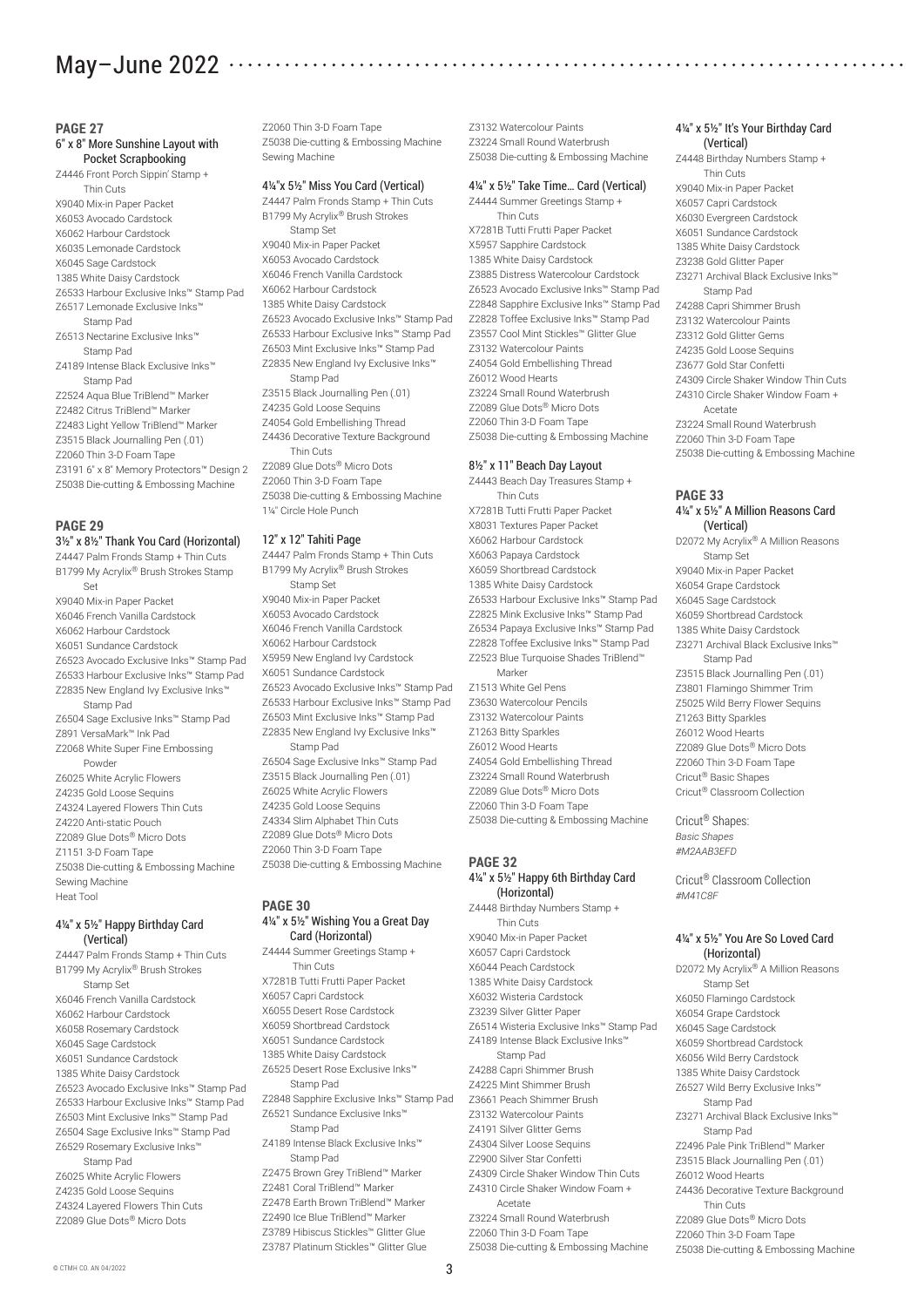#### **PAGE 34**

12"x 12" Down and Derby Layout D2089 My Acrylix® Skate like a Girl Stamp Set X7280B Fresh Paint Paper Packet X9040 Mix-in Paper Packet X6037 Bluebird Cardstock X6030 Evergreen Cardstock X6035 Lemonade Cardstock X6042 Mint Cardstock X6044 Peach Cardstock 1385 White Daisy Cardstock Z4189 Intense Black Exclusive Inks™ Stamp Pad Z3515 Black Journalling Pen (.01) Z3132 Watercolour Paints Z4191 Silver Glitter Gems Z3225 Medium Round Waterbrush Z2060 Thin 3-D Foam Tape

#### **PAGE 35** 6" x 8" My Bike Is Calling Layout with Pocket Scrapbooking

Z4445 BMX Life Stamp + Thin Cuts X7280S Fresh Paint Paper Packet + Sticker Sheet X9040 Mix-in Paper Packet X6038 Candy Apple Cardstock X6035 Lemonade Cardstock X6043 Nectarine Cardstock 1385 White Daisy Cardstock Z6510 Nectarine Exclusive Inks™ Stamp Pad Z4189 Intense Black Exclusive Inks™ Stamp Pad Z3515 Black Journalling Pen (.01) Z6020 Black Acrylic Arrows Z3191 6" x 8" Memory Protectors™ Design 2 Z5038 Die-cutting & Embossing Machine

## **PAGE 36** 4¼" x 5½" You're Amazing Card

(Vertical) C1940 My Acrylix® Academia Rose Stamp Set B1800 My Acrylix® Lovely Wishes Stamp Set X6055 Desert Rose Cardstock X6061 Mulberry Cardstock 1385 White Daisy Cardstock Z2835 New England Ivy Exclusive Inks™ Stamp Pad Z3132 Watercolour Paints Z4213 Silver Embellishing Thread Z4304 Silver Loose Sequins Z4437 Postage Frames Thin Cuts Z3225 Medium Round Waterbrush Z2089 Glue Dots® Micro Dots Z2060 Thin 3-D Foam Tape Z5038 Die-cutting & Embossing Machine

#### 4¼" x 5½" All Kinds of Awesome Card (Vertical)

A1268 My Acrylix® All Kinds of Awesome Stamp Set X9040 Mix-in Paper Packet X6036 Ballerina Cardstock X6062 Harbour Cardstock X6061 Mulberry Cardstock 1385 White Daisy Cardstock X6056 Wild Berry Cardstock Z6533 Harbour Exclusive Inks™ Stamp Pad Z6527 Wild Berry Exclusive Inks™ Stamp Pad Z4291 Mulberry Shimmer Brush Z1263 Bitty Sparkles Z3274 Clear Sparkles Z5017 Rose Gold Shimmer Trim Z4437 Postage Frames Thin Cuts Z5038 Die-cutting & Embossing Machine

#### 4¼" x 5½" For You Card (Horizontal)

A1268 My Acrylix® All Kinds of Awesome Stamp Set X9040 Mix-in Paper Packet X6036 Ballerina Cardstock X6062 Harbour Cardstock X6061 Mulberry Cardstock 1385 White Daisy Cardstock X6056 Wild Berry Cardstock Z6532 Mulberry Exclusive Inks™ Stamp Pad Z6527 Wild Berry Exclusive Inks™ Stamp Pad Z5017 Rose Gold Shimmer Trim Z4213 Silver Embellishing Thread Z1263 Bitty Sparkles Z3274 Clear Sparkles Z4437 Postage Frames Thin Cuts Z2089 Glue Dots® Micro Dots Z2060 Thin 3-D Foam Tape Z5038 Die-cutting & Embossing Machine

#### 4¼" x 5½" To a Sweet Friend Card (Vertical)

C1940 My Acrylix® Academia Rose Stamp Set X6036 Ballerina Cardstock X6045 Sage Cardstock 1385 White Daisy Cardstock Z2831 Charcoal Exclusive Inks™ Stamp Pad Z4189 Intense Black Exclusive Inks™ Stamp Pad Z3132 Watercolour Paints Z4437 Postage Frames Thin Cuts Z3225 Medium Round Waterbrush Z4304 Silver Loose Sequins Z2089 Glue Dots® Micro Dots Z5038 Die-cutting & Embossing Machine

#### **PAGE 38** 12" x 12" I Need Coffee Layout

Z4442 Coffee Helps Stamp + Thin Cuts X8024B Love Story Paper Packet (Toffee) X8027 Noteworthy Paper Packet X8029 Rose Gold Foil Patterns Paper Packet X6055 Desert Rose Cardstock X6046 French Vanilla Cardstock X6060 Mocha Cardstock X6044 Peach Cardstock X6059 Shortbread Cardstock Z6531 Mocha Exclusive Inks™ Stamp Pad Z6534 Papaya Exclusive Inks™ Stamp Pad Z6502 Peach Exclusive Inks™ Stamp Pad Z6504 Sage Exclusive Inks™ Stamp Pad Z2828 Toffee Exclusive Inks™ Stamp Pad Z4292 Mocha Shimmer Brush Z1513 White Gel Pens Z5017 Rose Gold Shimmer Trim Z4054 Gold Embellishing Thread Z4235 Gold Loose Sequins Z697 Round Sponge Z2089 Glue Dots® Micro Dots Z2060 Thin 3-D Foam Tape Z5038 Die-cutting & Embossing Machine

#### **PAGE 39**

4¼" x 5½" Lucky Stars Card (Vertical) D2095 My Acrylix® Irish Blessings Stamp Set B1799 My Acrylix® Brush Strokes Stamp Set X6051 Sundance Cardstock 1385 White Daisy Cardstock Z6532 Mulberry Exclusive Inks™ Stamp Pad Z6534 Papaya Exclusive Inks™ Stamp Pad Z6504 Sage Exclusive Inks™ Stamp Pad Z6521 Sundance Exclusive Inks™ Stamp Pad Z4189 Intense Black Exclusive Inks™ Stamp Pad Z2529 Antique Pink TriBlend™ Marker Z2519 Gold Yellow TriBlend™ Marker Z3515 Black Journalling Pen (.01) Z5021 Wild Berry Loose Sequins Z4235 Gold Loose Sequins Z6015 Wood Stars Z6012 Wood Hearts Z4437 Postage Frames Thin Cuts Z2089 Glue Dots® Micro Dots Z5038 Die-cutting & Embossing Machine

#### 4¼" x 5½" May the Wings Card (Vertical)

D2095 My Acrylix® Irish Blessings Stamp Set 1385 White Daisy Cardstock Z4189 Intense Black Exclusive Inks™ Stamp Pad Z2481 Coral TriBlend™ Marker Z2518 Coral Shades TriBlend™ Marker Z2519 Gold Yellow TriBlend™ Marker Z3560 Golden Rod TriBlend™ Marker Z2485 Light Green TriBlend™ Marker Z2512 Muted Brown TriBlend™ Marker Z3515 Black Journalling Pen (.01)

#### **PAGE 41** 4¼" x 5½" Have the Sweetest Birthday Card (Horizontal)

Z4441 Sweet Pickings Stamp + Thin Cuts X9040 Mix-in Paper Packet X6036 Ballerina Cardstock X6047 Black Cardstock X6038 Candy Apple Cardstock X6050 Flamingo Cardstock Z6509 Candy Apple Exclusive Inks™ Stamp Pad Z6512 Evergreen Exclusive Inks™ Stamp Pad Z6520 Flamingo Exclusive Inks™ Stamp Pad Z4189 Intense Black Exclusive Inks™ Stamp Pad Z3814 Flamingo Shimmer Brush Z3515 Black Journalling Pen (.01) Z4054 Gold Embellishing Thread Z4235 Gold Loose Sequins Z3943 Circles Thin Cuts Z4436 Decorative Texture Background Thin Cuts Z2089 Glue Dots® Micro Dots Z1151 3-D Foam Tape Z5038 Die-cutting & Embossing Machine 4¼" x 5½" You Are So Sweet Card

(Vertical) Z4441 Sweet Pickings Stamp + Thin Cuts X6053 Avocado Cardstock X6040 Clover Cardstock X6030 Evergreen Cardstock

1385 White Daisy Cardstock Z6509 Candy Apple Exclusive Inks™ Stamp Pad Z6512 Evergreen Exclusive Inks™ Stamp Pad Z6520 Flamingo Exclusive Inks™ Stamp Pad Z3271 Archival Black Exclusive Inks™ Stamp Pad Z1263 Bitty Sparkles Z4435 Stitched Spring Vine Background Thin Cuts Z1151 3-D Foam Tape Z5038 Die-cutting & Embossing Machine

#### 4¼" x 5½" Thank You So Much Card (Vertical)

A1267 My Acrylix® Thank You So Much Stamp Set X6053 Avocado Cardstock X6036 Ballerina Cardstock X6047 Black Cardstock X6038 Candy Apple Cardstock X6040 Clover Cardstock X6050 Flamingo Cardstock 1385 White Daisy Cardstock Z3271 Archival Black Exclusive Inks™ Stamp Pad Z1809 Black Shimmer Trim Z4436 Decorative Texture Background Thin Cuts Z1151 3-D Foam Tape Z5038 Die-cutting & Embossing Machine

#### 4¼" x 5½" I Love You Berry Much Card (Horizontal)

Z4441 Sweet Pickings Stamp + Thin Cuts X9040 Mix-in Paper Packet X6053 Avocado Cardstock X6036 Ballerina Cardstock X6038 Candy Apple Cardstock 1385 White Daisy Cardstock Z6509 Candy Apple Exclusive Inks™ Stamp Pad Z6512 Evergreen Exclusive Inks™ Stamp Pad Z6520 Flamingo Exclusive Inks™ Stamp Pad Z3271 Archival Black Exclusive Inks™ Stamp Pad Z3515 Black Journalling Pen (.01) Z5015 Candy Apple Shimmer Trim Z6012 Wood Hearts Z2089 Glue Dots® Micro Dots Z2060 Thin 3-D Foam Tape Z5038 Die-cutting & Embossing Machine

#### **PAGE 42** 12" x 12" Let Your Heart Be Your Compass Page

CC5224 My Acrylix® Hope & Kindness Stamp Set CC5221 Hope & Kindness Paper Packet + Sticker Sheet CC5223 Hope & Kindness Coordinating Cardstock 1385 White Daisy Cardstock Z6525 Desert Rose Exclusive Inks™ Stamp Pad Z6533 Harbour Exclusive Inks™ Stamp Pad CC5227 Hope & Kindness Die-Cuts Z4054 Gold Embellishing Thread Z4235 Gold Loose Sequins Z6012 Wood Hearts CC5226 Fancy Doilies Thin Cuts